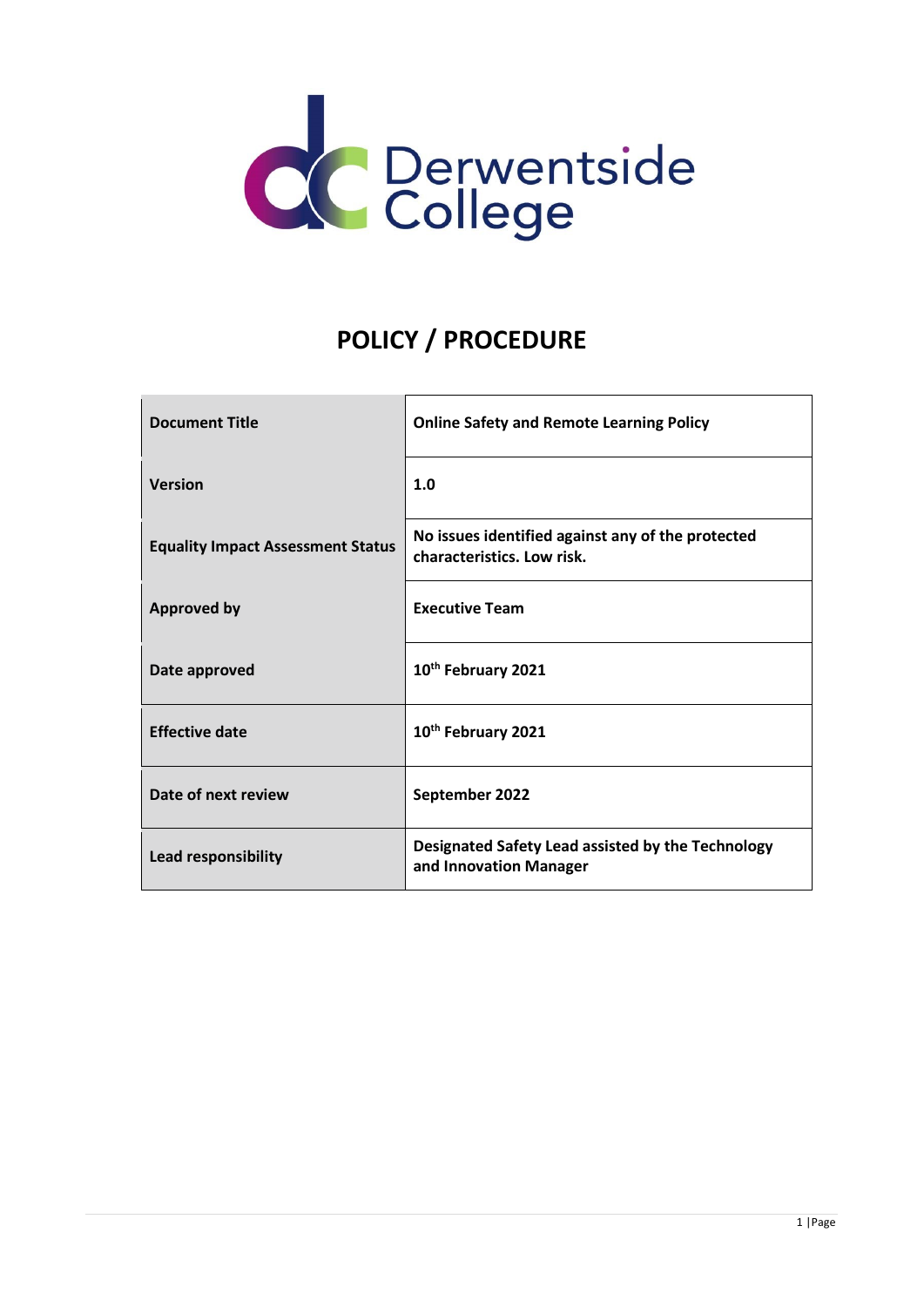# **1 Purpose**

- 1.1 New technologies have become integral to the lives of most people in today's society. This is reflected in the use of technology by our staff and learners both within college and in their lives outside college. The requirement to ensure members of the college community are able to use the internet and related communications technologies appropriately and safely is addressed within this policy and forms a part of the wider safeguarding duty to which all who work in college are bound.
- 1.2 The use of these new technologies can put all learners, but particularly young people, at risk within and outside of the college. Some of the dangers they face include:
	- access to illegal, harmful or inappropriate images or other content;
	- unauthorised access to / loss of / sharing of personal information;
	- the risk of being subject to grooming by those with whom they make contact on the internet;
	- access to people and materials that promote extremism and radicalisation;
	- the sharing / distribution of personal images without an individual's consent or knowledge;
	- inappropriate communication / contact with others, including strangers;
	- cyber-bullying;
	- access to unsuitable video / internet games;
	- an inability to evaluate the quality, accuracy and relevance of information on the internet;
	- plagiarism and copyright infringement;
	- illegal downloading of music or video files;
	- the potential for excessive use which may impact on the social and emotional development and education of the learner.
- 1.3 Many of these risks reflect situations in the off-line world and therefore this policy will work in conjunction with other safeguarding policies and as part of the college's approach to the Prevent agenda. As with all other risks, it is impossible to eliminate those risks completely. It is therefore essential, through good educational provision to build learners' resilience to the risks to which they may be exposed, so that they have the confidence and skills to face and deal with these risks.

# **2 Scope**

- 2.1 This policy applies to all members of the college community (including staff, governors, learners, volunteers, parents/carers, visitors, community users) who have access to and are users of college digital technology systems, both in and out of the college.
- 2.2 The Education and Inspections Act 2006 empowers the Principal to such extent as is reasonable, to regulate the behaviour of learners when they are off the college site and empowers members of staff to impose disciplinary penalties for inappropriate behaviour. This is pertinent to incidents of online bullying or other online safety incidents covered by this policy, which may take place outside of the college, but is linked to membership of the college. The 2011 Education Act increased these powers with regard to the searching for and of electronic devices and the deletion of data. In the case of both acts, action can only be taken over issues covered by the Behaviour Policy.
- 2.3 The college will deal with such incidents within this policy and associated behaviour and anti-bullying policies and will, where known, inform parents/carers of incidents of inappropriate online safety behaviour that take place out of college.

# **3 Aim**

3.1 This policy will enable Derwentside College to demonstrate its commitment to keeping the college community safe while using online technologies. It should be read in conjunction with all of the associated College Safeguarding Policies and Procedures.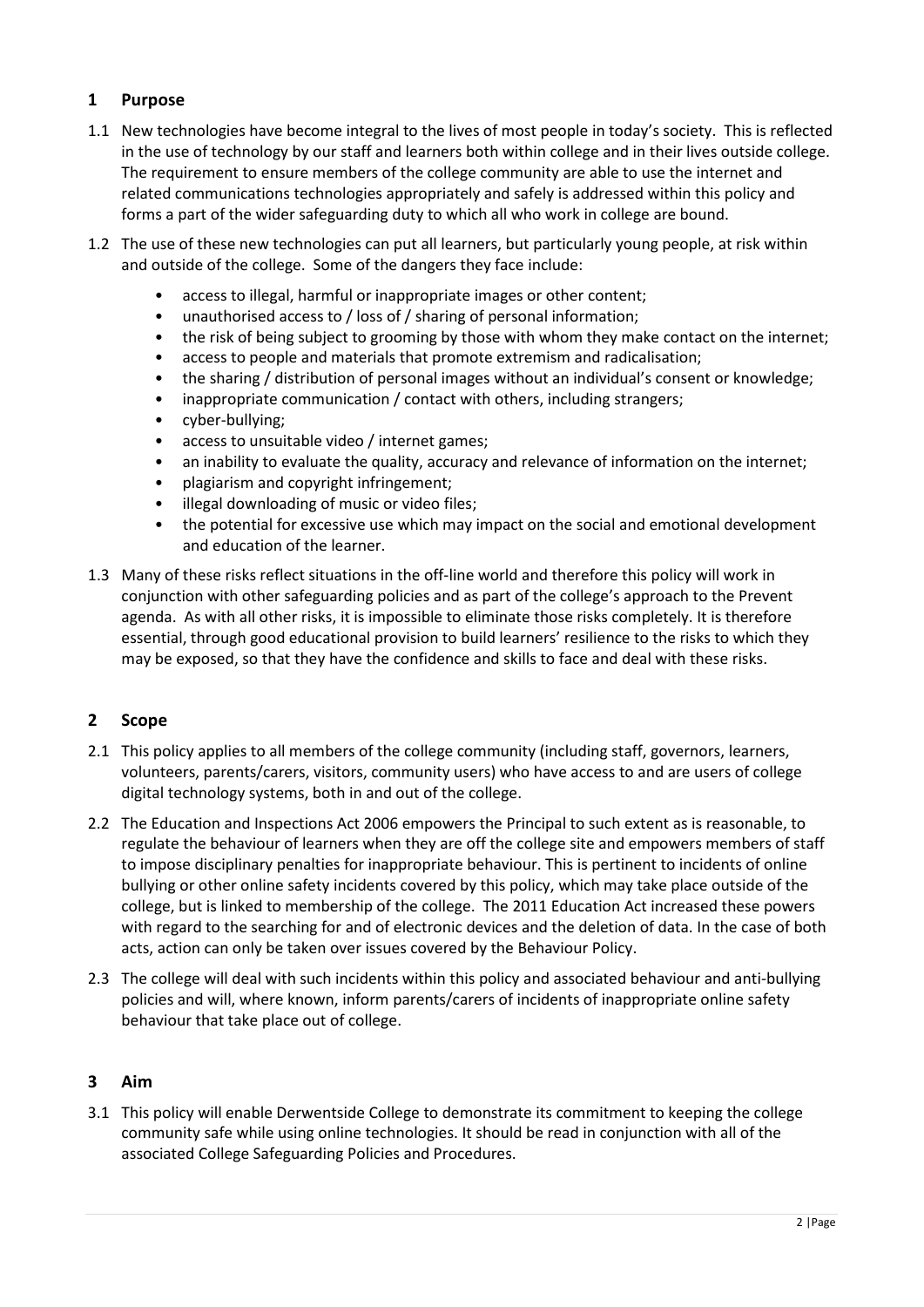- 3.2 Whilst regulation and technical solutions are very important, their use must be balanced by educating learners to take a responsible approach. The education of learners in online safety is therefore an essential part of the college's online safety provision. Learners will be provided with the help and support of the college to recognise and avoid online risks and build their resilience.
- 3.3 Staff will act as good role models in their use of ICT, the internet, and mobile devices. All staff and relevant Board members will take part in online safety training/awareness sessions which will take place at least every two years. Ongoing alerts and guidance in response to emerging threats or concerns will be issued by the IT and Innovation Team as they arise. All staff, members of the Board and learners must respond to and comply with the guidance/requests to maintain the integrity of the college infrastructure and ensure the safety of all members of the college community.
- 3.4 The college will be responsible for ensuring that the college infrastructure/network is as safe and secure as is reasonably possible and that policies and procedures approved within this policy are implemented. It will also need to ensure that the relevant people named in the sections below will be effective in carrying out their online safety responsibilities.

# **4 Roles and Responsibilities**

#### 4.1 **Executive Team:**

- 4.1.1 The Executive Team has overall responsibility for ensuring the safety (including online safety) of members of the college community, though the day-to-day responsibility will be delegated to the Online Safety Lead within college. This role will sit with the Technology and Innovation Manager;
- 4.1.2 The Principal/Executive Team are responsible for ensuring that the Online Safety Lead and other relevant staff receive suitable CPD to enable them to carry out their online safety roles and to train other colleagues, as relevant;
- 4.1.3 The Principal/Executive Team will ensure that there is a system in place to allow for monitoring and support of those in college who carry out the internal online safety monitoring role. This is to provide a safety net and also support to those colleagues who take on important monitoring roles;
- 4.1.4 The Executive Team will receive regular monitoring reports from the Online Safety Lead;
- 4.1.5 The Executive Team will ensure learners are taught online safeguarding through teaching and learning opportunities as part of a broad and balanced curriculum.

#### 4.2 **Board of Corporation**

- 4.2.1 The Board play a pivotal role in ensuring the safeguarding of learners and this includes online safeguarding and the impact of digital technology. Board members complete safeguarding update training every 2 years and review Keeping Children Safe in Education legislation on a yearly basis. In addition, they receive an annual safeguarding report and have representation on the College's Health and Safety and Safeguarding Committee.
- 4.2.2 Where relevant they will:
	- understand their online safety responsibilities and accountabilities;
	- attend training events provided by the Local Authority, the AoC or other relevant organisations;
	- participate in College training events with staff;
	- have an awareness of online threats, risks and trends in technology and internet use;
	- support and critically challenge the college in implementing effective online safety policies, procedures and practices;
	- receive and respond to regular online safety reports from senior leaders;
	- have representation on the College's Health and Safety and Safeguarding Committee.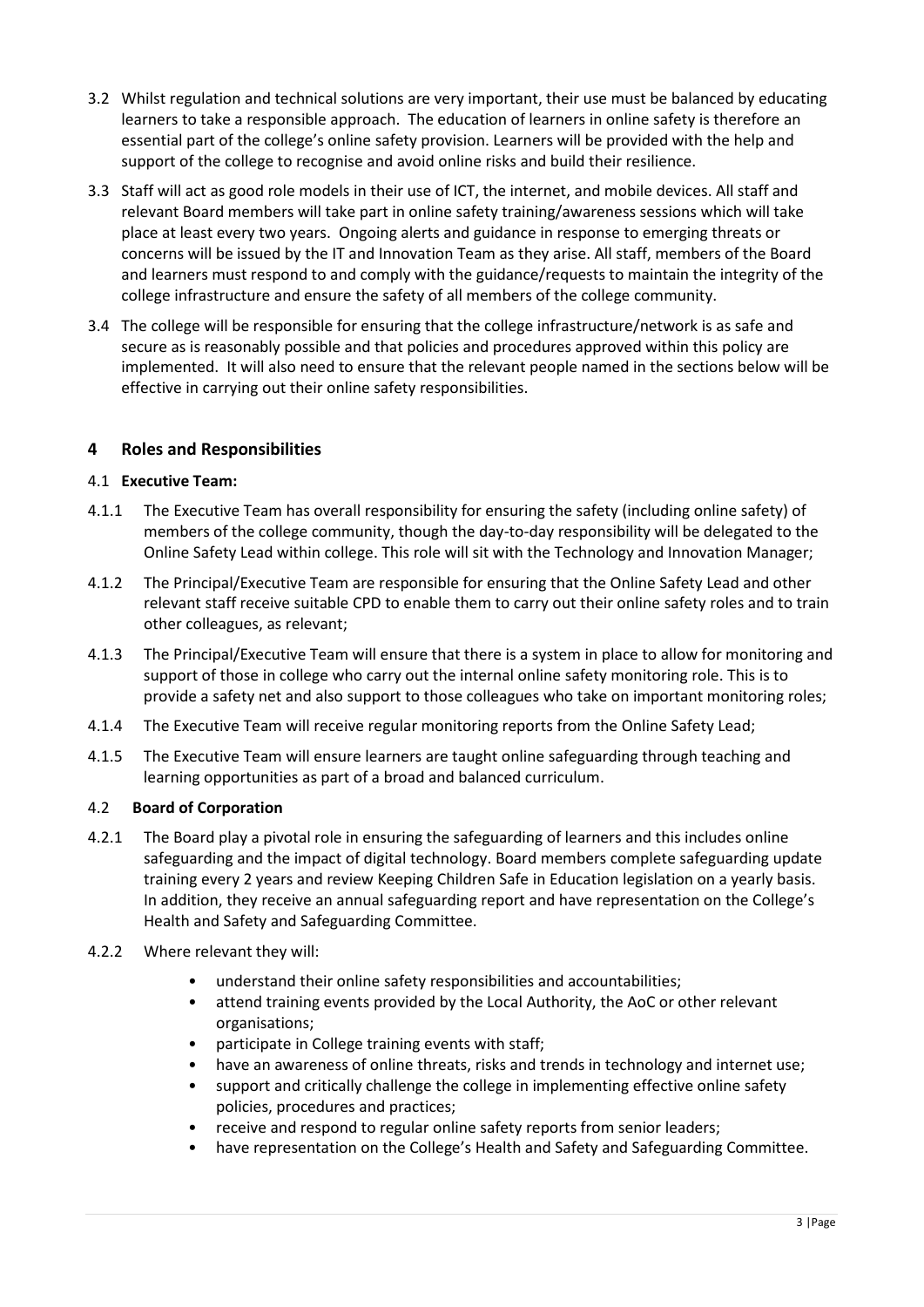#### 4.3 **Online Safety Lead**

#### **4.3.1 The Online Safety Lead:**

- ensures that all staff are aware of the procedures that need to be followed in the event of an e-safety incident taking place;
- provides training and advice for staff;
- liaises with external agencies that will interface with college systems;
- liaises with college ICT technical staff;
- regularly reviews and audits the safety and security of college ICT systems;
- oversees requests from staff for sites to be removed from the filtered list for educational purposes;
- meets regularly with the Health and Safety and Safeguarding Committee to discuss current issues.

#### 4.4 **Systems Administrator/ICT Support staff**

- 4.4.1 The Systems Administrator is responsible for ensuring:
	- that the college's ICT infrastructure is secure and is not open to misuse or malicious attack;
	- that the college meets the online safety technical requirements to monitor/filter internet usage;
	- that users may only access the college's networks through a properly enforced password protection policy;
	- the college's filtering policy, is applied and updated on a regular basis and that its implementation and monitoring is not the sole responsibility of any single person;
	- that they keep up to date with online safety technical information in order to effectively carry out their online safety role and to inform and update others as relevant;
	- that monitoring software/systems are implemented and updated as agreed in college policies;
	- that the use of the network is regularly monitored in order that any misuse or attempted misuse can be reported.

# 4.5 **Teaching and Support Staff**

- 4.5.1 Staff should act as good role models in their use of ICT, the internet and mobile devices.
- 4.5.2 Staff are responsible for:
	- ensuring that they have completed online safety training;
	- ensuring that they fully understand the college Online Safety and Remote Learning Policy and Acceptable Use Policies;
	- ensure personal data is not sent over the internet or taken off the college site unless safely encrypted or otherwise secured;
	- immediately reporting, to the Online Safety Lead any email that makes them feel uncomfortable, is offensive, threatening or bullying in nature and must not respond to any such email;
	- ensuring any digital communication with learners or parents/carers (email, chat, VLE etc) must be professional in tone and content. These communications should only take place on official (monitored) college systems or college run social media pages. Personal email, text messaging or public chat/social networking must not be used for these communications;
	- personal information should not be posted on the college website or social media pages and only official email addresses should be used to identify members of staff;
	- embedding where relevant online safety issues in the curriculum and other college activities;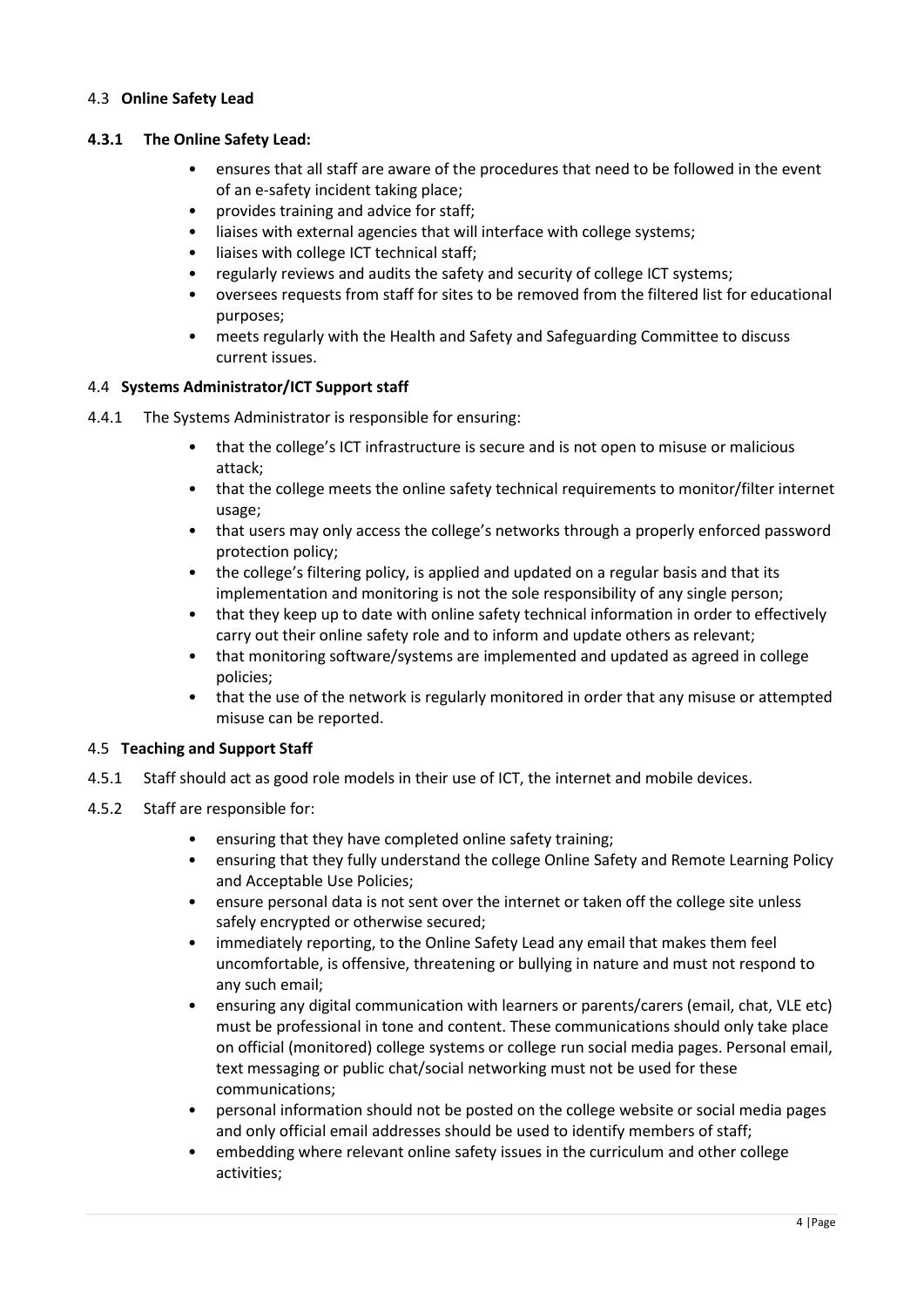- ensuring learners understand and follow the college online safety and acceptable use policy;
- learners having a good understanding of research skills and the need to avoid plagiarism and uphold copyright regulations;
- monitoring ICT activity in lessons;
- ensuring all safeguarding issues are reported to the DSL or deputies;
- in lessons where internet use is pre-planned, learners are guided to sites checked as suitable for their use and processes are in place for dealing with any unsuitable material that is found in internet searches;
- 4.5.3 it is accepted that from time to time, for good educational reasons, learners may need to research topics (e.g. racism, drugs, discrimination) that would normally result in internet searches being blocked. In such a situation, staff can request that the Technology and Innovation Manager temporarily remove those sites from the filtered list for the period of study. Any request to do so, should be auditable, with clear reasons for the need.

# 4.6 **The Designated Safeguarding Lead**

- 4.6.1 The Designated Safeguarding Lead should be trained in online safety issues and be aware of the potential for serious child protection/safeguarding issues to arise from:
	- sharing of personal data;
	- access to illegal/inappropriate materials;
	- inappropriate online contact with adults/strangers;
	- potential or actual incidents of grooming;
	- cyber bullying;
	- the Prevent strategy;
	- the DSL has a leading role in establishing and reviewing the college online safety policies / documents.

#### 4.7 **Learners**

- 4.7.1 Whilst regulation and technical solutions are very important, their use must be balanced by educating learners to take a responsible approach and understand they:
	- are responsible for using the college ICT systems in accordance with the Acceptable Use Policy
	- have a good understanding of research skills and the need to avoid plagiarism and uphold copyright regulations;
	- need to report abuse, misuse or access to inappropriate materials and know how to do so;
	- are expected to know and understand college policies on the use of mobile phones, digital cameras and hand-held devices. They should also know and understand college policies on the taking/use of images and on cyber-bullying;
	- should adopt good online safety practice when using digital technologies out of college and realise that the college's Online Safety Policy covers their actions out of college, if related to their membership of the college;
	- should be critically aware of the materials/content they access on-line and validate the accuracy of information.

# 4.8 **Parents/Carers**

4.8.1 Parents/Carers play a crucial role in ensuring that their children understand the need to use the internet/mobile devices in an appropriate way. The college will take every opportunity to help parents understand these issues. Parents and carers will be encouraged to support the college in promoting good online safety practice and to follow guidelines on the appropriate use of their children's personal devices at home and in the college (where this is allowed).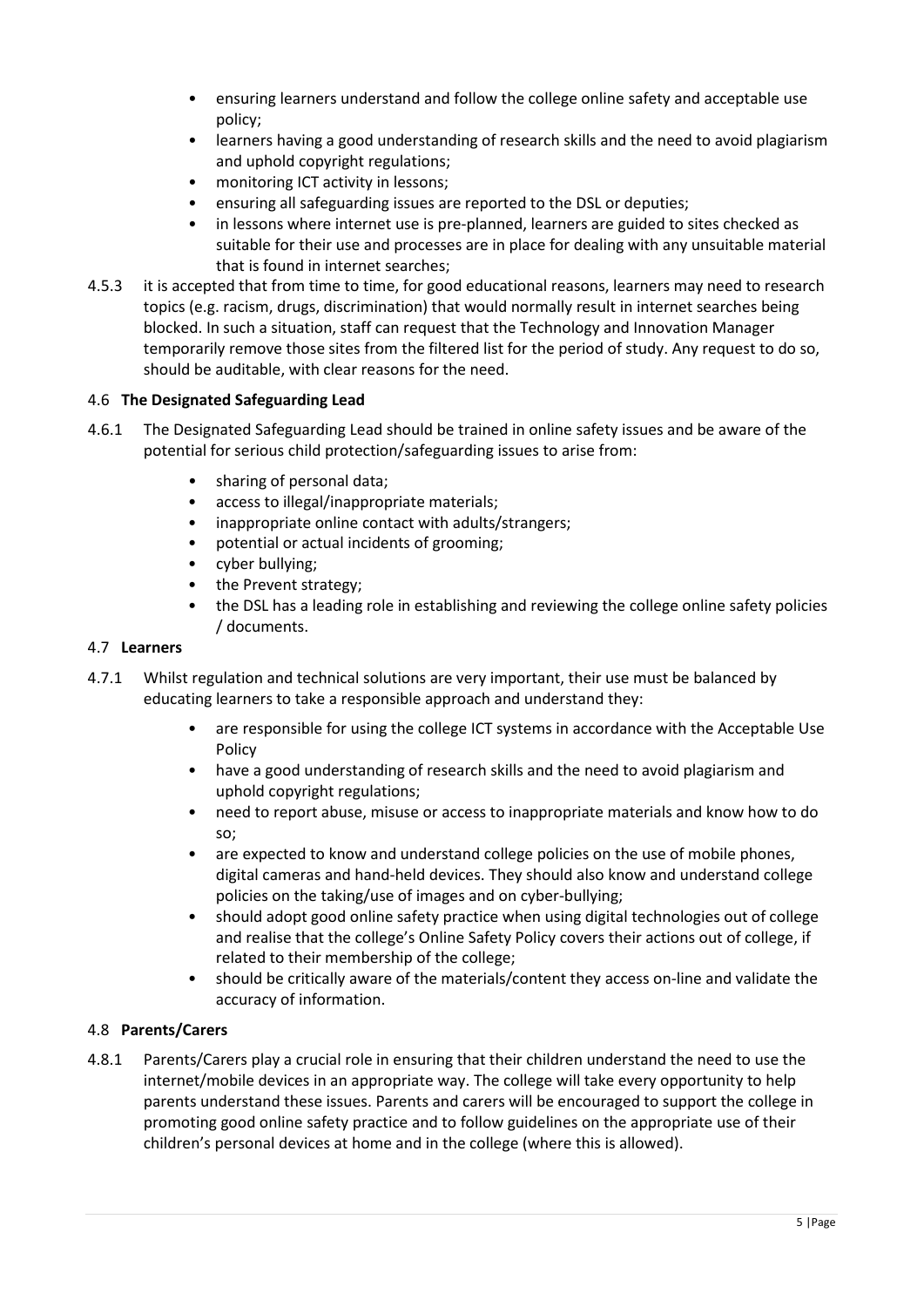# **5 Use of digital and video images – Photographic, Video**

- 5.1 The development of digital imaging technologies has created significant benefits to learning, allowing staff and learners instant use of images that they have recorded themselves or downloaded from the internet. However, staff and learners need to be aware of the risks associated with sharing images and with posting digital images on the internet. Those images may remain available on the internet forever and may cause harm or embarrassment to individuals in the short or longer term. There are many reported incidents of employers carrying out internet searches for information about potential and existing employees. The college will inform and educate users about these risks and will implement policies to reduce the likelihood of the potential for harm:
	- when using digital images, staff should inform and educate learners about the risks associated with the taking, use, sharing, publication and distribution of images. In particular, they should recognise the risks attached to publishing their own images on the internet e.g. on social networking sites;
	- staff are allowed to take digital / video images to support educational aims, but must follow college policies concerning the sharing, distribution and publication of those images. These images should only be taken on college equipment; the personal equipment of staff should not be used for such purposes;
	- care should be taken when taking digital / video images that learners are appropriately dressed and are not participating in activities that might bring the individuals or the college into disrepute;
	- learners must not take, use, share, publish or distribute images of others without their permission;
	- learners must not share/ distribute illegal, pornographic, sexualised or other inappropriate material of themselves or others while at college or linked by membership of the college or use, share, publish or distribute images of others without their permission;
	- photographs published on the website, or elsewhere that include learners will be selected carefully and will comply with good practice guidance on the use of such images. Permission must be sought for the use of these images including the permission of the parent/guardian for those learners under 18.

# **6 Sexting: responding to an incident**

- 6.1 In the latest advice for schools and colleges (UKCCIS, 2016), sexting is defined as the production and/or sharing of sexual photos and videos of and by young people who are under the age of 18. It includes nude or nearly nude images and/or sexual acts. It is also referred to as 'youth produced sexual imagery'. The production and distribution of sexting images involving anyone under the age of 18 is illegal and needs very careful management for all those involved.
- 6.2 'Sexting' does not include the sharing of sexual photos and videos of under-18-year-olds with or by adults. This is a form of child sexual abuse and must be referred to the police.

# 6.3 **If an incident involving 'sexting' comes to your attention report it to your Designated Safeguarding Lead (DSL) or deputy immediately:**

- Never view, download or share the imagery yourself, or ask a child to share or download – this is illegal;
- If you have already viewed the imagery by accident (e.g. if a young person has showed it to you before you could ask them not to), report this to the DSL;
- Do not delete the imagery or ask the young person to delete it;
- Do not ask the young person(s) who are involved in the incident to disclose information regarding the imagery. This is the responsibility of the DSL;
- Do not share information about the incident to other members of staff, the young person(s) it involves or their, or other, parents and/or carers;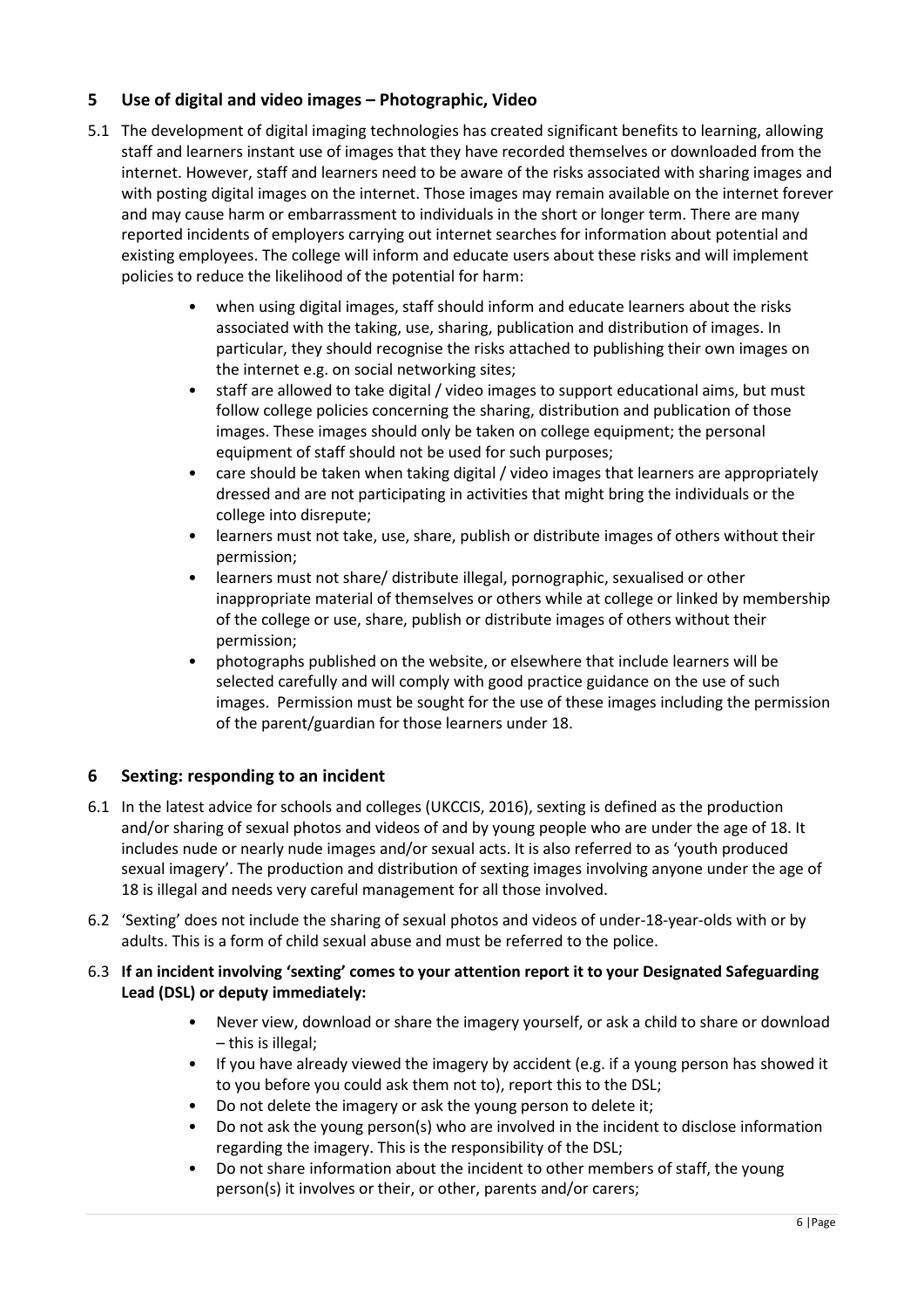- Do not say or do anything to blame or shame any young people involved;
- Do explain to them that you need to report it and reassure them that they will receive support and help from the DSL.

# **7 Social Media – Protecting Professional Identity**

- 7.1 The college provides the following measures to ensure reasonable steps are in place to minimise risk of harm to learners, staff and the college through limiting access to personal information by training on the college acceptable use policy, social media risks and data protection.
- 7.2 College staff should ensure that:
	- no reference is made in social media to learners or parents/carers;
	- they do not engage in online discussion on personal matters relating to other members of the college community;
	- personal opinions are not attributed or associated with the college;
	- security settings on personal social media profiles are regularly checked to minimise risk of loss of personal information;
	- social media sites are used in line with the Staff Code of Conduct.
- 7.3 When official college social media accounts are established there should be:
	- approval by a Curriculum Leader, Head of Student Services, Head of Classroom Provision, Area Manager or Senior Leader;
	- clear processes for the administration and monitoring of these accounts involving at least two members of staff;
	- a code of behaviour for users of the accounts, including:
	- systems for reporting and dealing with abuse and misuse;
	- understanding of how incidents may be dealt with under college disciplinary procedures.

# **8 Personal Use**

- 8.1 Personal communications are those made via personal social media accounts. In all cases, where a personal account is used which associates itself with the college or impacts on the college, it must be made clear that the member of staff is not communicating on behalf of the college with an appropriate disclaimer. Such personal communications are within the scope of this policy.
- 8.2 Personal communications which do not refer to or impact upon the college are outside the scope of this policy.
- 8.3 Where excessive personal use of social media in college is suspected, and considered to be interfering with relevant duties, disciplinary action may be taken.
- 8.4 The college permits reasonable and appropriate access to private social media sites.

# **9 Monitoring of Public Social Media**

- 9.1 As part of active social media engagement, the college considers it good practice to pro-actively monitor the internet for public postings about the college.
- 9.2 The college will effectively respond to social media comments made by others in line with the policy.
- 9.3 The college use of social media for professional purposes will be checked regularly by the Online Safety Lead and the Health and Safety and Safeguarding Committee to ensure compliance with the college policies.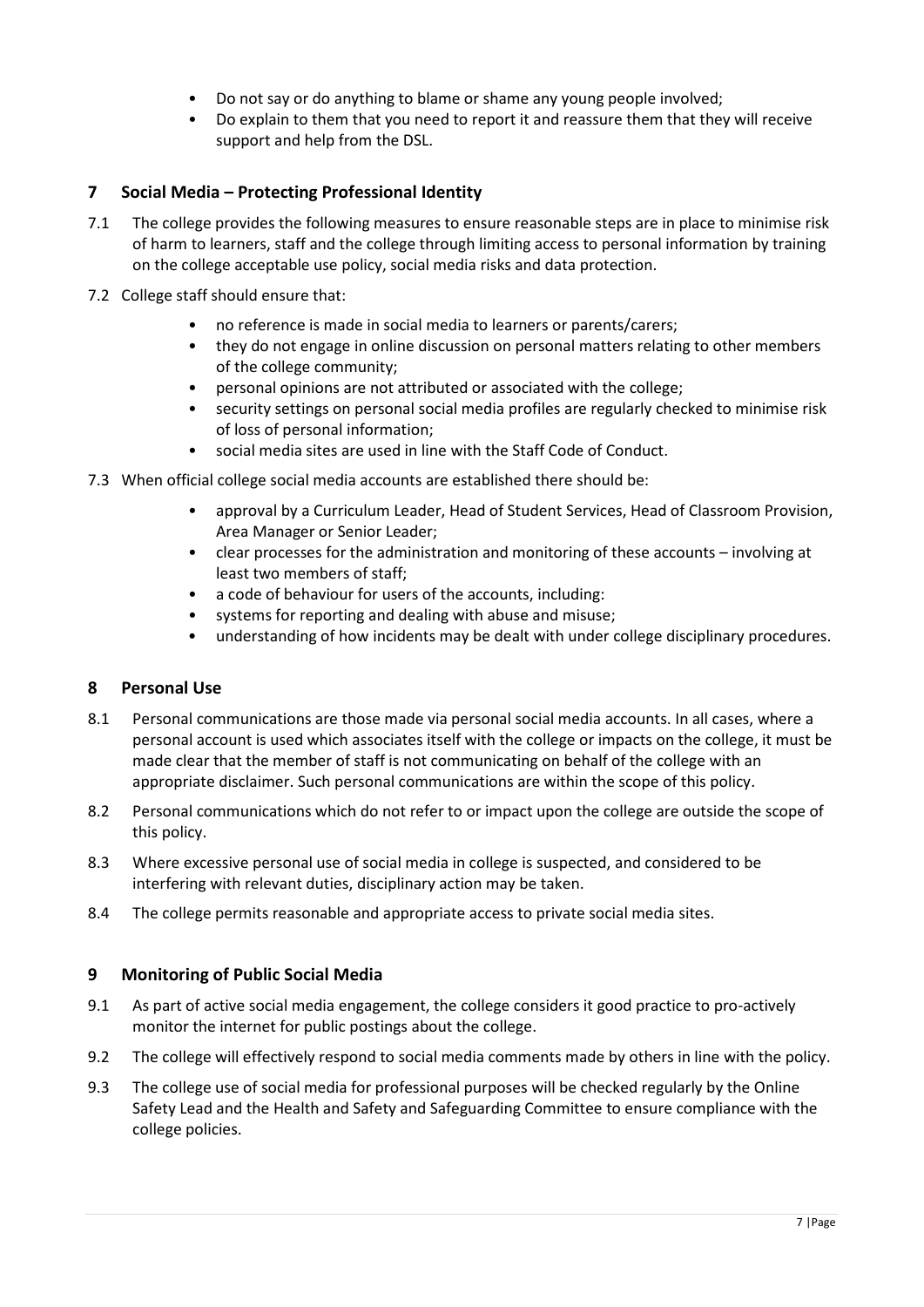# *10* **Online Teaching and Learning from Home**

#### **10.1 Guidance for staff**

- 10.1.1 Consider carefully the opportunities and limitations presented by remote learning. The nature of working online, particularly where it involves 1:1 lessons, does pose additional safeguarding and data protection challenges.
- 10.1.2 For all remote lessons please observe the following points for every lesson:
	- never conduct lessons from a bedroom or a personal space, ensure your background is neutral or blurred;
	- inform learners if the lesson is to be recorded;
	- set appropriate boundaries and behavioural expectations, and maintain the same professional standards as at college (e.g. they should start the lesson muted and unmute to ask questions);
	- ensure that all learners are aware that they must not record the session either as video or images;
	- never make inappropriate jokes or comments online;
	- for 1:1 lessons, your line manager, colleague or LSA should always be a member of the relevant Team, they do not have to attend each session, but can 'drop in' to lessons on occasion. Please contact a member of the Safeguarding team if you have any questions with regards to 1:1 lessons;
	- in many cases it is sensible to record a lesson so that it can be made available to learners who are unable to attend at the time the lesson is running. However, consideration should be given to how long that recording is available for. If the lesson includes any content involving learners it should not be shared with other groups, or colleagues, unless this has been agreed with the learners;
	- when sharing your desktop with learners as part of a lesson it is advisable to only have open applications that you will be using during the lesson. This avoids the risk of inadvertently sharing sensitive material, such as items in your inbox if Outlook is open;
	- Teams now has the option for the host to end the meeting for everyone and this is something that you should always do at the end of a lesson to avoid any potential issues between learners left in the online classroom environment;
	- any behavioural issues that occur during an online lesson should be dealt with as sensitively as would be the case in a physical lesson. However, asking to speak to a learner at the end of the lesson would not be appropriate in this context. While usual best practice is to speak to a learner face to face regarding their behaviour it would be more appropriate to send an email to the learner, copying in any other relevant teachers, CL and if appropriate parent/guardian;
	- 'classroom standard' of behaviour is always expected from all participants and ground rules should be set out to ensure a safe space. This message will be reiterated at the start of each session;
	- should you have any safeguarding concerns relating to any aspect of an online lesson please contact a member of the Safeguarding team.

#### **10.2 Guidance for learners**

- 10.2.1 The usual standard of behaviour expected during lessons in college still apply to any remote online learning experience this includes disciplinary sanctions if required. Additional rules that learners should follow are:
	- you should ideally be based in an area conducive to learning, try to avoid your bedroom if at all possible;
	- you should be appropriately dressed for a lesson; this should be the sort of clothes you would normally wear to college;
	- use a neutral background or if you are sharing a video feed you should have your background blurred;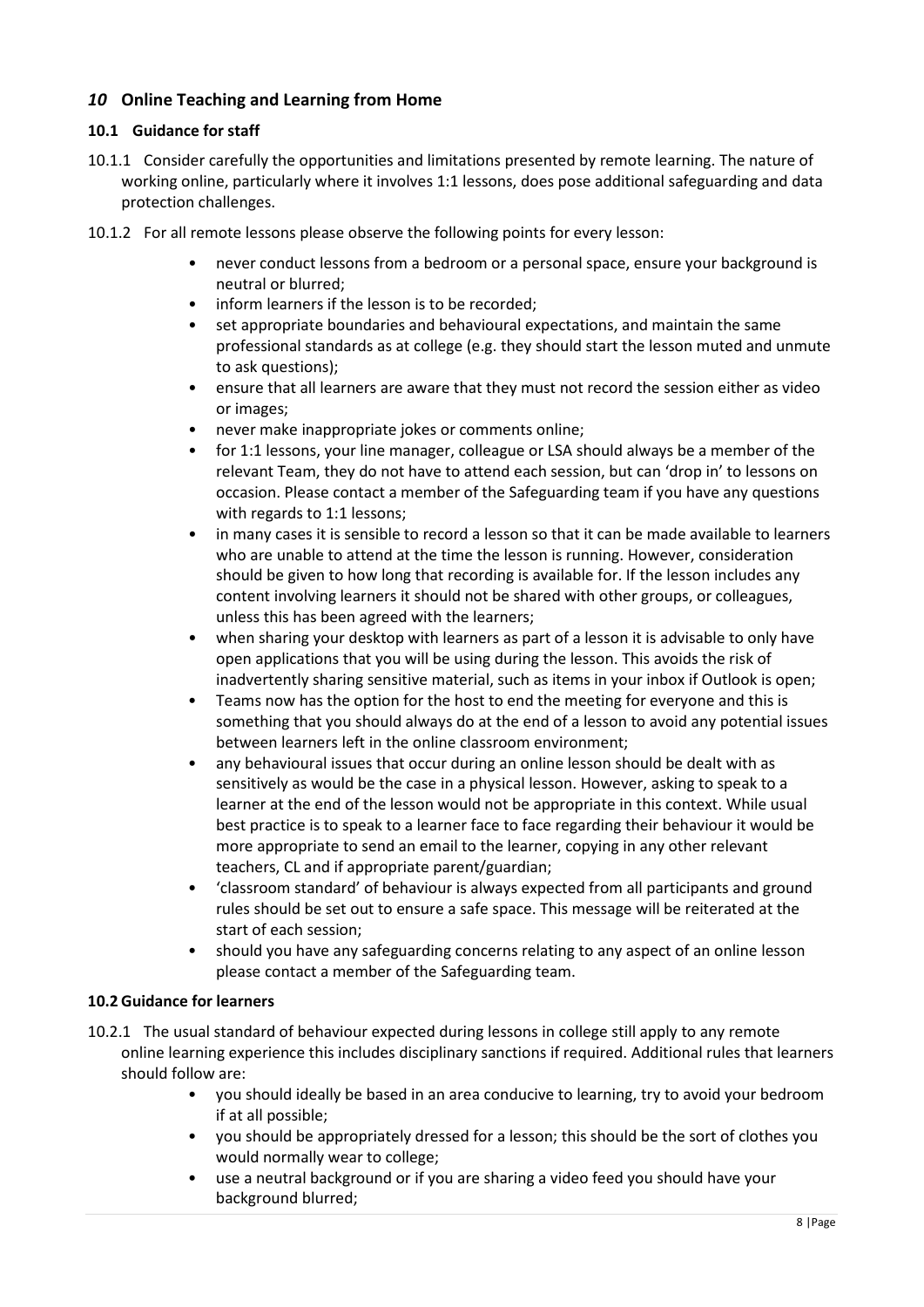- you should not make any recording of the lesson. Your tutor may choose to record the lesson in order to make it available to members of the class who are not able to join the lesson at the usual time;
- it is good practice to start any lesson or meeting with your mic muted and to only unmute when you are going to talk. Your tutor may ask you to make use of the chat function during the lesson to note questions, please do keep the chat bar open so that you can see what other questions are being asked;
- should anything happen in an online lesson that makes you uncomfortable please contact a member of the Safeguarding team below.

**Patrick O'Doherty**, Designated Safeguarding Lead and Head of Student Services (01207 585936) (patrick.odoherty@derwentside.ac.uk)

**Karen Hankey**, Deputy DSL and Curriculum Leader Student Services (01207 585900 Ext. 728) (karen.hankey@derwentside.ac.uk)

**Julie Eddy**, Deputy DSL and SEND Lead/Functional Skills Tutor (01207 585900 Ext. 605) (julie.eddy@derwentside.ac.uk)

# 11 **Adding Content Online:**

- 11.1 Staff should ensure that all content added/stored online, including messages, images, videos, are in line with GDPR, safer working practice and staff code of conduct;
- 11.2 No content should be added online if it places a learner at risk of harm;
- 11.3 Any content shared must not bring the college into disrepute and behaviour, appearance, environment of staff must be appropriate for sharing with learners;
- 11.4 If possible parents/carers will be made aware of what is shared with their child online including what they are expected to complete and any websites they need to visit in order to achieve this;
- 11.5 Online content must be regularly reviewed by staff and line managers.

#### **12 Interactive online communication:**

- 12.1 Staff should not use personal devices when communicating with learners;
- 12.2 Staff must only communicate with learners and parents/carers using official college systems or online platforms and avoid personal online accounts;
- 12.3 Restrictions should be in place so that learners cannot create unsupervised groups using official college systems;
- 12.4 Staff should ensure that all communication with learners online is in line with GDPR, safer working practice and staff code of conduct.

# 13 **Accountability:**

- 13.1 Staff will keep a log of remote learning sessions;
- 13.2 Staff will record in the log details of the sessions, including timings, who participated and any issues that arose – any issues will be reported in line with college procedures;
- 13.3 There will be regular review meetings between staff and their line manager, as well as line managers dropping-in to online teaching sessions to ensure that this guidance is being followed appropriately;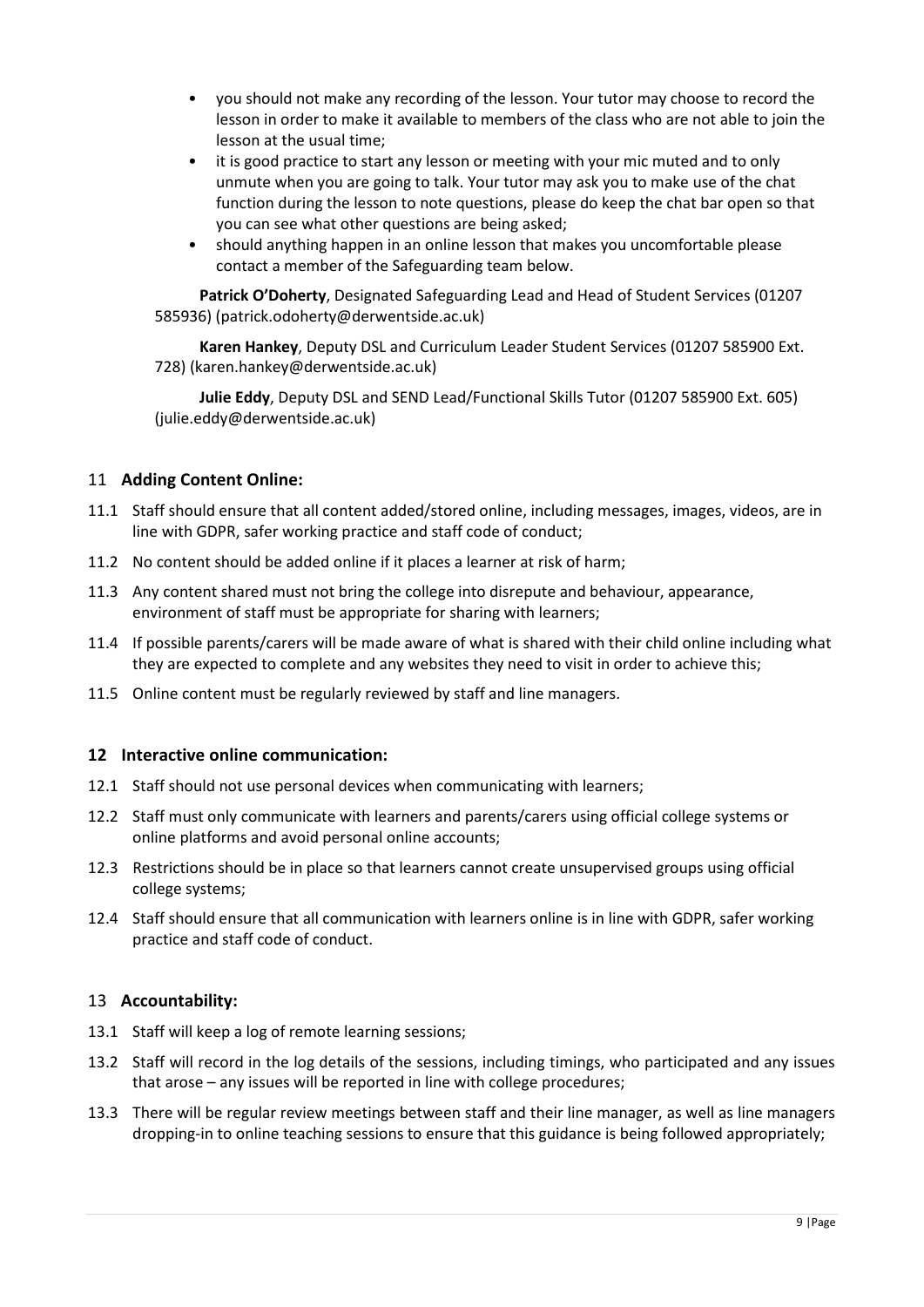- 13.4 learner voice and parental voice will also be sought regularly to ensure the remote learning provision is appropriate and supporting the needs of the child (including additional considerations for SEND/those with a social worker) – this will include reinforcing how to raise a concern;
- 13.5 Any safeguarding concerns/allegations must be reported in line with the college safeguarding procedures as stated in the Safeguarding Young People and Adults at Risk Policy.

# **14 Ensuring online education practices are inclusive**

- 14.1 Effective communication channels are important to support learners with special educational needs and disabilities (SEND) and learners engaged with social care. We are aware that these children are particularly vulnerable and need added support both in terms of staying safe online and accessing education successfully. Approaches and support will need to be tailored to individual needs to prevent children falling further behind. This is particularly important for vulnerable children who might have further barriers to learning in their home environment.
- 14.2 ALS staff will work with these vulnerable learners adapting resources to support them with online learning. Utilising video calls, instant messaging, accessibility features such as voice-to-text and textto-speech conversion, or different viewing formats to support pupils with dyslexia and other special educational needs along with regular phone calls to support with their learning needs.

# **15 Mental Health**

15.1 Teachers are aware that distance learning can affect the mental health of learners and their parents. Teachers should take this into account in setting expectations of learners' work when they are at home. Staff should raise a concern if they suspect, from a child's behaviour or emotional state during online lessons, that there may be underlying mental health issues. Teachers or support staff should contact a member of the wellbeing team in the first instance who can investigate and then escalate to the DSL if appropriate.

#### **16 Contacting learners by phone:**

- Call in college hours as much as possible;
- Make sure someone else at college is aware, and keep a record of the date and time of each call;
- With 16-18 learners if possible have a parent there at the child's end, and have the phone on speaker if possible;
- Staff should use the college phone, mobile or email and not use their personal devices and should not share their personal contact details.

# **17 Dealing with unsuitable/inappropriate activities**

- 17.1 Some internet activity e.g. accessing child abuse images or distributing racist material is illegal and would lead to criminal prosecution and is obviously banned from college and all technical systems. Other activities e.g. cyber-bullying is banned with the potential to lead to criminal prosecution. There are however a range of activities which may, generally, be legal but would be inappropriate in the college context, either because of the age of the users or the nature of those activities.
- 17.2 The college believes that the activities referred to in the following section are for the most part inappropriate in the college context and that users, as defined below, should not engage in these activities in/or outside the college when using college equipment or systems.

The college policy restricts usage as follows: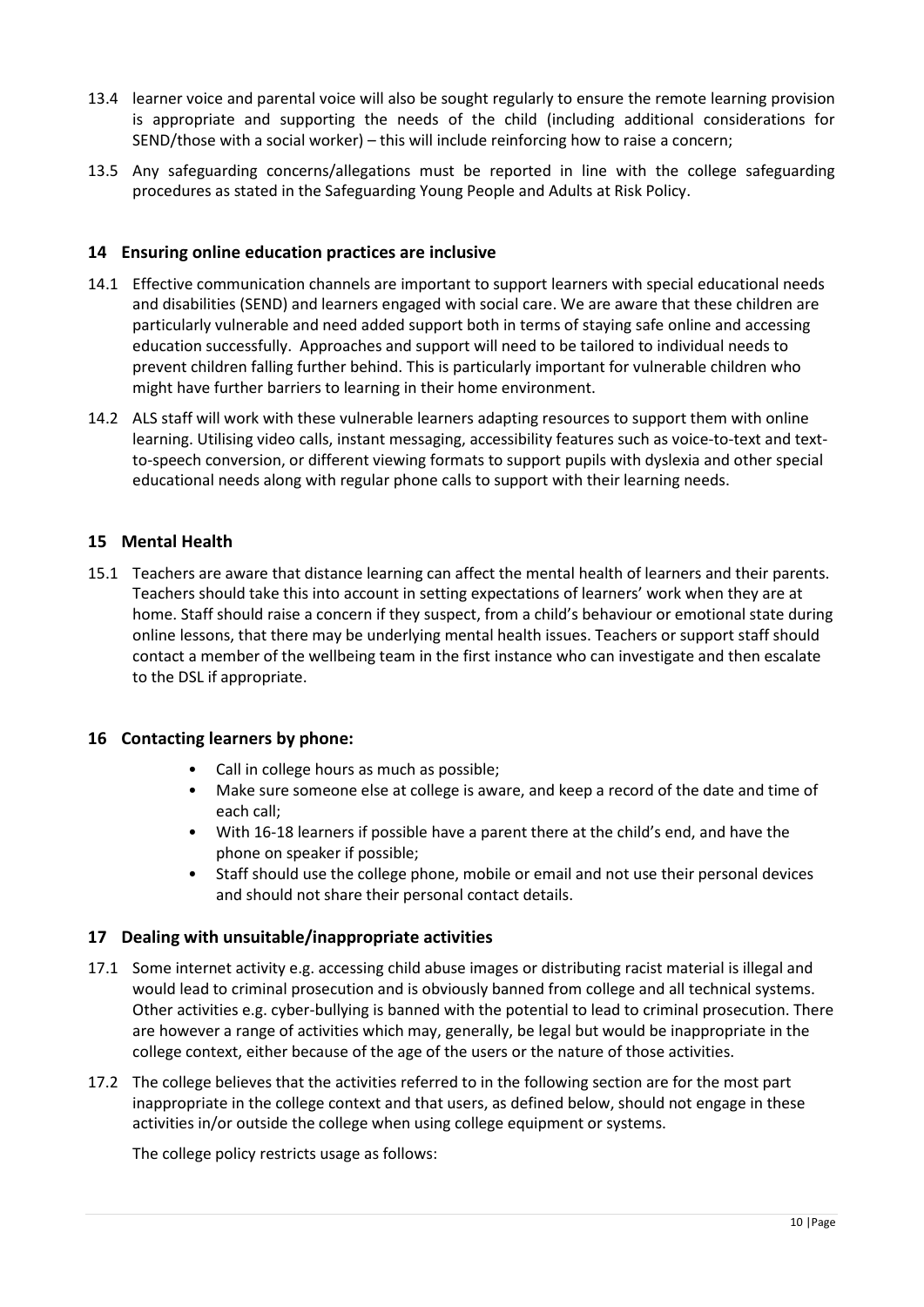| <b>User Actions</b>                                                                                                                                                                                                                                                                                                                                                                                                                                                                                                                                                                                           | Acceptable | Acceptable at certain times | Acceptable for nominated<br>users | <b>Unacceptable</b> | Unacceptable and illegal |
|---------------------------------------------------------------------------------------------------------------------------------------------------------------------------------------------------------------------------------------------------------------------------------------------------------------------------------------------------------------------------------------------------------------------------------------------------------------------------------------------------------------------------------------------------------------------------------------------------------------|------------|-----------------------------|-----------------------------------|---------------------|--------------------------|
| Child sexual abuse images - The making, production and<br>distribution of indecent images of children. Contrary to<br>the Protection of Children Act 1978                                                                                                                                                                                                                                                                                                                                                                                                                                                     |            |                             |                                   |                     | X                        |
| Grooming, incitement, arrangement or facilitation of<br>sexual acts against children. Contrary to the Sexual<br>Offences Act 2003                                                                                                                                                                                                                                                                                                                                                                                                                                                                             |            |                             |                                   |                     | X                        |
| Possession of an extreme pornographic image (grossly<br>offensive, disgusting or otherwise of an obscene<br>character). Contrary to the Criminal Justice and<br>Immigration Act 2008                                                                                                                                                                                                                                                                                                                                                                                                                          |            |                             |                                   |                     | X                        |
| Criminally racist material to stir up religious hatred (or<br>hatred on the grounds of sexual orientation) - contrary<br>to the Public Order Act 1986                                                                                                                                                                                                                                                                                                                                                                                                                                                         |            |                             |                                   |                     | X                        |
| Pornography                                                                                                                                                                                                                                                                                                                                                                                                                                                                                                                                                                                                   |            |                             |                                   | X                   |                          |
| Promotion of any kind of discrimination                                                                                                                                                                                                                                                                                                                                                                                                                                                                                                                                                                       |            |                             |                                   | Χ                   |                          |
| Threatening behaviour, including promotion of physical<br>violence or mental harm                                                                                                                                                                                                                                                                                                                                                                                                                                                                                                                             |            |                             |                                   |                     | X                        |
| Promotion of extremism or terrorism                                                                                                                                                                                                                                                                                                                                                                                                                                                                                                                                                                           |            |                             |                                   |                     | X                        |
| Any other information which may be offensive to<br>colleagues or breaches the integrity of the ethos of the<br>college or brings the college into disrepute                                                                                                                                                                                                                                                                                                                                                                                                                                                   |            |                             |                                   | x                   |                          |
| Activities that might be classed as cyber-crime under the<br><b>Computer Misuse Act:</b><br>Gaining unauthorised access to school networks,<br>data and files, through the use of<br>computers/devices<br>Creating or propagating computer viruses or other<br>٠<br>harmful files<br>Revealing or publicising confidential or proprietary<br>information (e.g. financial / personal information,<br>databases, computer / network access codes and<br>passwords)<br>Disable/Impair/Disrupt network functionality<br>٠<br>through the use of computers/devices<br>Using penetration testing equipment (without |            |                             | X                                 |                     |                          |
| relevant permission)<br>Using college systems to run a private business                                                                                                                                                                                                                                                                                                                                                                                                                                                                                                                                       |            |                             |                                   | X                   |                          |
|                                                                                                                                                                                                                                                                                                                                                                                                                                                                                                                                                                                                               |            |                             |                                   |                     |                          |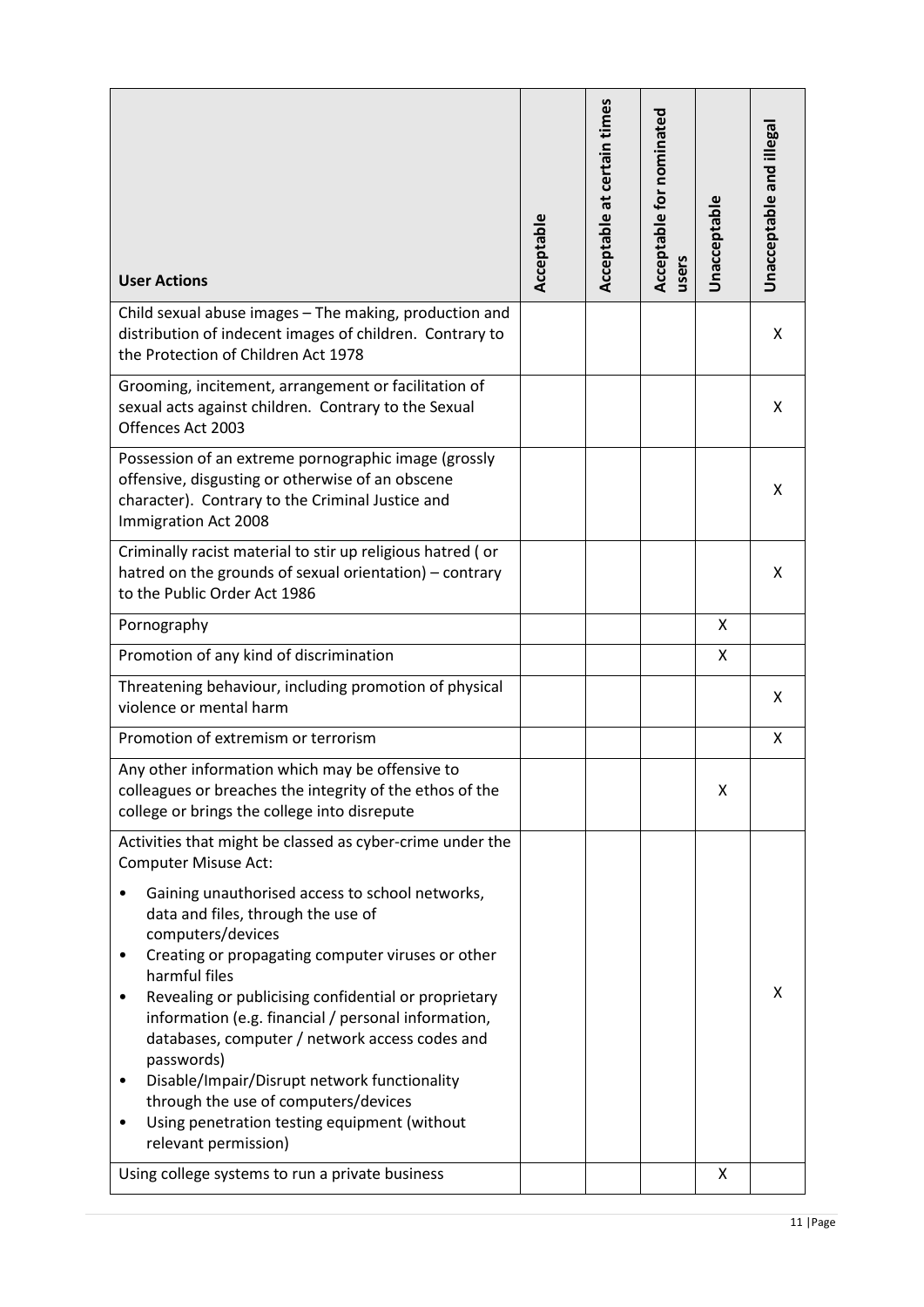| Using systems, applications, websites or other<br>mechanisms that bypass the filtering or other<br>safeguards employed by the college |  |   |   | X |   |
|---------------------------------------------------------------------------------------------------------------------------------------|--|---|---|---|---|
| Infringing copyright                                                                                                                  |  |   |   |   | x |
| illegal downloading of music or video files                                                                                           |  |   |   |   | X |
| Revealing or publishing confidential or proprietary<br>information (e.g. financial, passwords, personal<br>information)               |  |   |   |   | X |
| Creating or propagating computer viruses or other<br>harmful files                                                                    |  |   |   |   | X |
| Unfair usage (downloading/uploading large files that<br>hinder others in their use of the internet)                                   |  |   |   | X |   |
| Online gaming (educational or for educational purposes)                                                                               |  |   | x |   |   |
| Online gaming (non-educational)                                                                                                       |  |   |   | X |   |
| Online gambling                                                                                                                       |  |   |   | X |   |
| Online shopping                                                                                                                       |  | X |   |   |   |
| File sharing                                                                                                                          |  |   |   | Χ |   |
| Use of social media                                                                                                                   |  | X |   |   |   |
| Use of messaging apps                                                                                                                 |  | X |   |   |   |
| Use of video broadcasting e.g. YouTube                                                                                                |  |   | X |   |   |

# **18 Breach of Online Safety Policy**

18.1 Any breach of the online safety policy will be dealt with as follows:

- Any suspected illegal activities will be reported to the police;
- Any suspected breach of policy by a learner will be dealt with using the Student Behaviour and Disciplinary Policy;
- Any suspected breach of policy by a member of staff will be dealt with using the Staff Disciplinary Procedure;
- Any breach of policy by a guest user will dealt with by removing access to all college systems for the user.

# **19 Illegal Incidents**

19.1 If there is any suspicion of a website(s) or material found such as child abuse images, or if there is any other suspected illegal activity, refer to the right-hand side of the Flowchart (below) for responding to online safety incidents and report immediately to the police.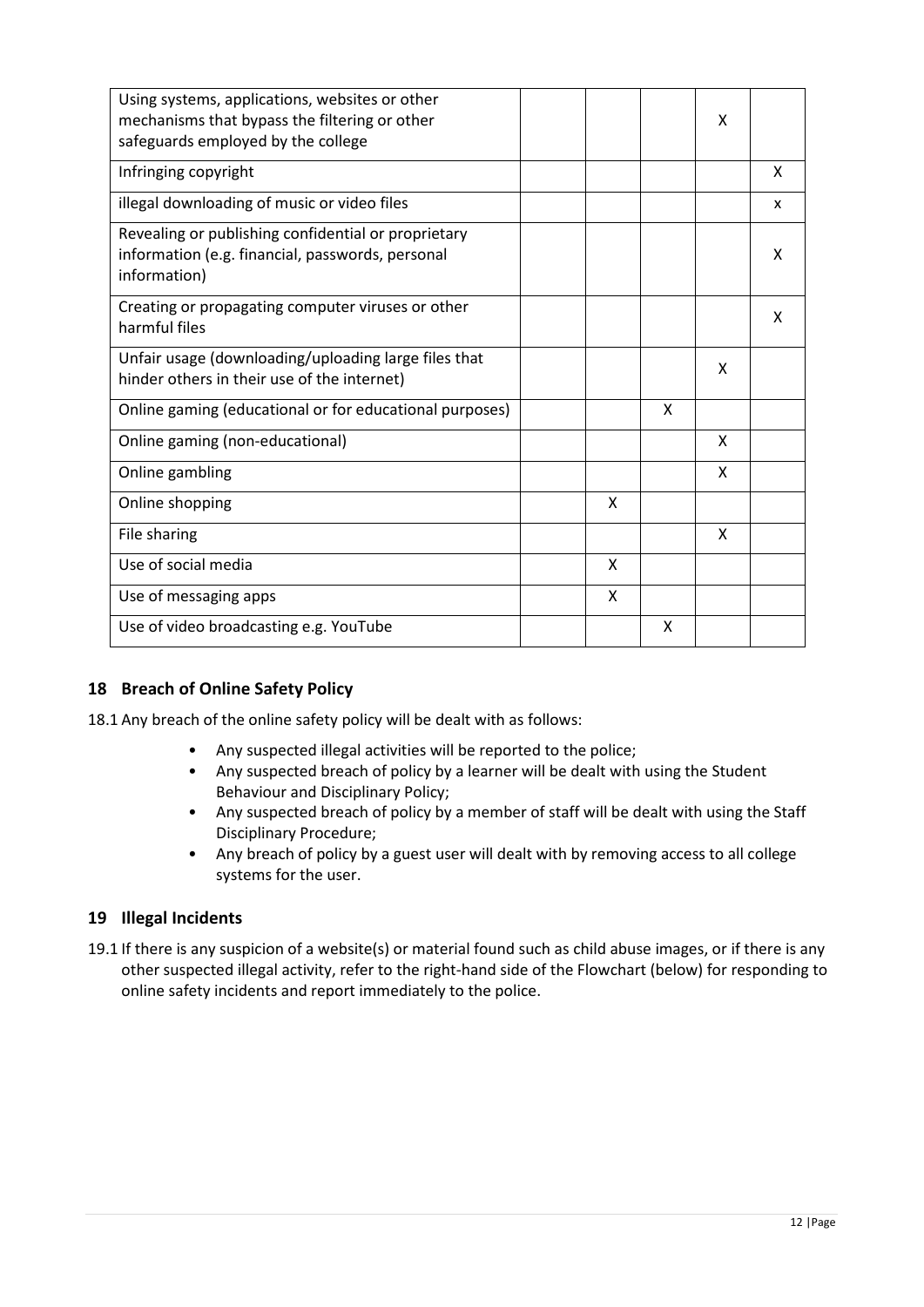

# **20 Other Incidents**

- 20.1 It is hoped that all members of the college community will be responsible users of digital technologies, who understand and follow college policy. However, there may be times when infringements of the policy could take place, through careless or irresponsible or, very rarely, through deliberate misuse.
- 20.2 In the event of suspicion of an incident, all steps outlined in the investigation procedure below should be followed.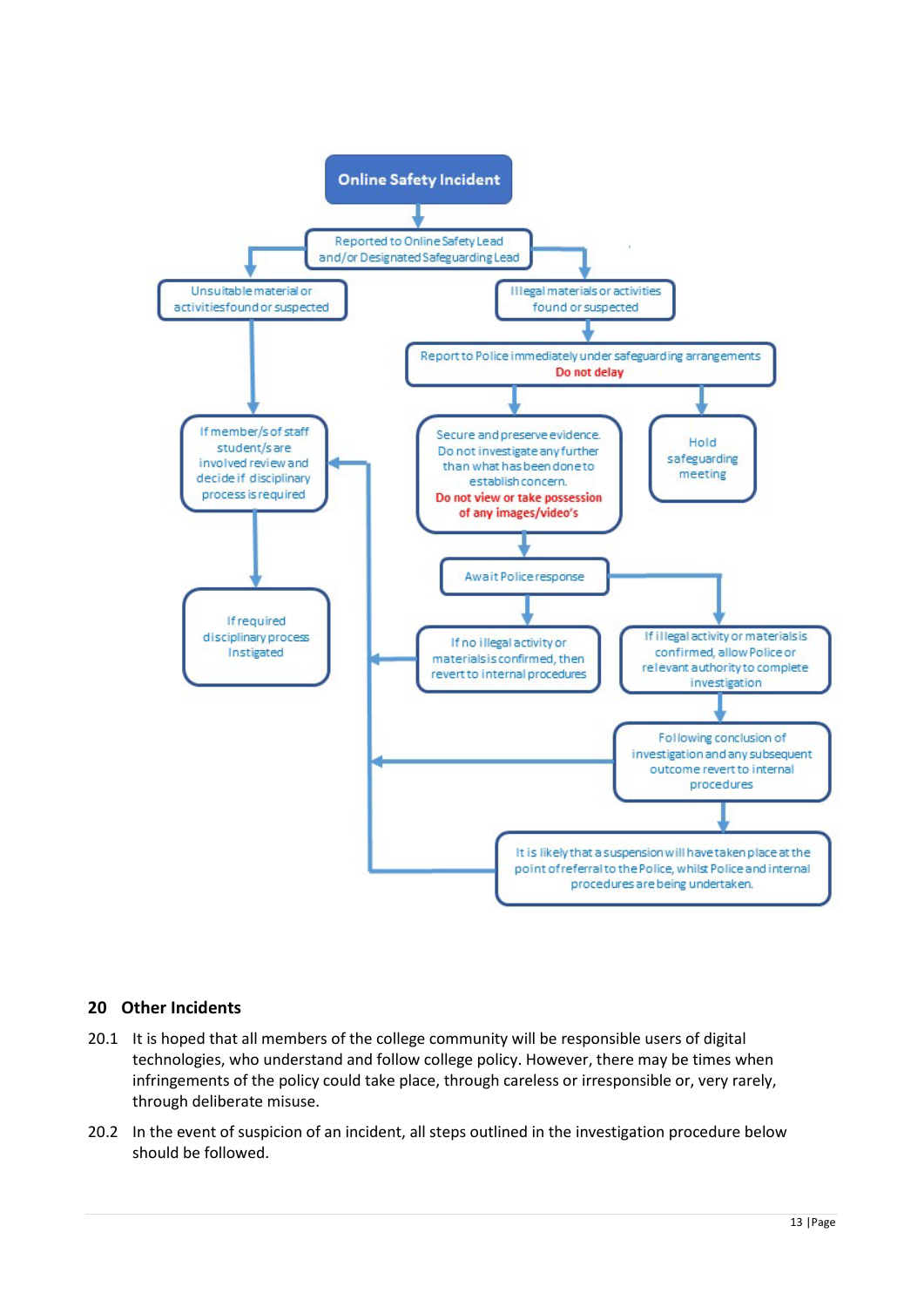# **21 Investigation Procedure**

- 21.1 In the event of suspicion of an incident, isolate the computer or device in question as best you can. Any change to its state may hinder a later police investigation.
- 21.2 Have more than one senior member of staff involved in the investigation process. This is vital to protect individuals if accusations are subsequently reported.
- 21.3 Conduct the procedure using a designated computer that will not be used by learners and if necessary, can be taken off site by the police should the need arise. Use the same computer for the duration of the procedure.
- 21.4 It is important to ensure that the investigating staff have appropriate internet access to conduct the procedure, but also that the sites and content visited are closely monitored and recorded (to provide further protection).
- 21.5 Record the URL of any site containing the alleged misuse and describe the nature of the content causing concern. It may also be necessary to record and store screenshots of the content on the machine being used for investigation. These may be printed and signed (except in the case of images of child sexual abuse – see below).
	- 21.6 It is important that all of the above steps are taken as they will provide an evidence trail for the college and possibly the police and demonstrate that visits to these sites were carried out for safeguarding purposes.
	- 21.7 Once this has been completed and fully investigated the college will judge whether the concern has substance or not. If it does, then appropriate action will be required and could include the following:
		- Internal response or discipline procedures;
		- Involvement by Local Authority or national/local organisation (as relevant);
		- Police involvement and/or action.

#### **If content being reviewed includes images of child abuse, then the monitoring should be halted and referred to the Police immediately. Other instances to report to the police would include:**

- incidents of 'grooming' behaviour;
- the sending of obscene materials to a child;
- adult material which potentially breaches the Obscene Publications Act;
- criminally racist material;
- promotion of terrorism or extremism;
- offences under the Computer Misuse Act;
- other criminal conduct, activity or materials.

#### **22 College actions and sanctions**

22.1 It is more likely that the college will need to deal with incidents that involve inappropriate rather than illegal misuse. It is important that any incidents are dealt with as soon as possible in a proportionate manner, and that members of the college community are aware that incidents have been dealt with. It is intended that incidents of misuse will be dealt with through normal behaviour/disciplinary procedures.

# **23 Equality & Diversity**

23.1 The College has paid due regard to equality considerations during the preparation and implementation of this Policy and Procedure.